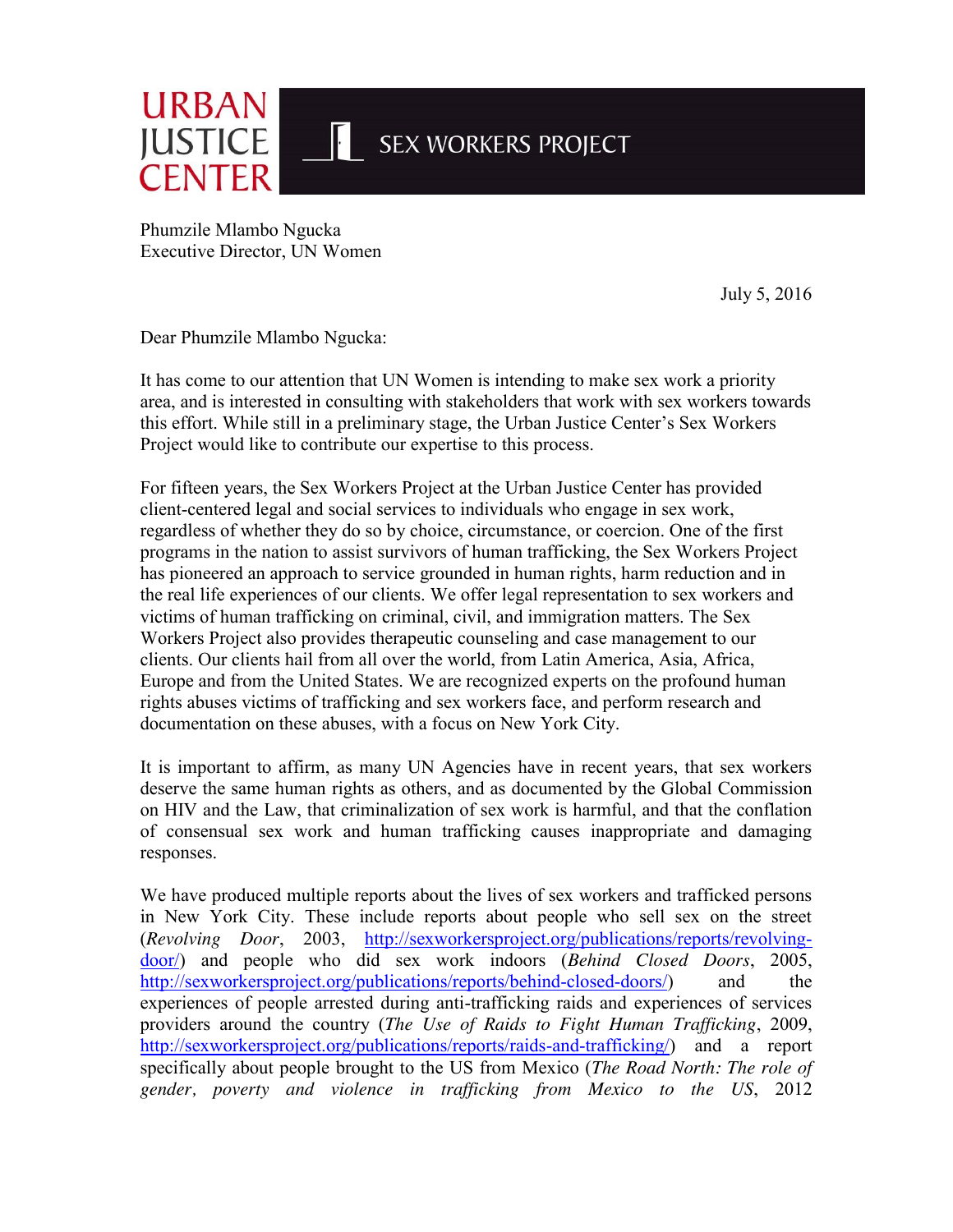[http://sexworkersproject.org/publications/reports/the-road-north/\)](http://sexworkersproject.org/publications/reports/the-road-north/)) undertaken at the request of Mexican NGOs. Additionally, our report *Public Health Crisis: The use of condoms as evidence of prostitution in New York City* [\(http://sexworkersproject.org/publications/reports/public-health-crisis/\)](http://sexworkersproject.org/publications/reports/public-health-crisis/)) demonstrates that criminalization encourages police to work counter to important public health initiatives to prevent HIV and sexually transmitted infections both of which present serious reproductive health problems.

Our research demonstrates that criminalization of sex work is a failed policy. Criminalization does not provide living wage alternatives to those who sell sex, but only adds harm to their lives: from the trauma of arrest and incarceration, to having a criminal record making it harder to get a job, to increased risk of trafficking and exploitation, to prevention of effective health outreach. Criminalization is also linked to violence, because perpetrators know they are likely to go unpunished when they target criminalized people.

However, criminalization of sex work is a very entrenched policy in the U.S. While there are signs of a changing perspective, there are policy goals we can reach for while we build towards a more thorough recognition of the rights of sex workers. We thought it would be useful to share the policy changes and goals we have as an organization fighting for the rights of sex workers and survivors of human trafficking in the U.S.

- 1. Repeal of laws that charge HIV positive sex workers with felony level crimes, charge sex workers with criminal records with felonies, or place HIV positive sex workers on sex offender registries;
- 2. Repeal of laws that criminalize minors for engaging in sex work;
- 3. Expansion of laws that vacate past convictions for survivors of trafficking;
- 4. Implementation of laws that vacate, expunge or seal past convictions of prostitution;
- 5. Change in law enforcement practices that use anti-trafficking funding streams to raid and arrest sex workers;
- 6. Passage of laws that exclude condoms from being confiscated from sex workers in the course of arrest;
- 7. Challenging the linkage of social services with criminalization in "prostitution diversion courts;"
- 8. Repeal of the mandate to "cooperate with law enforcement" in order to receive benefits and remedies as a victim of trafficking;
- 9. Repeal of funding restrictions on organizations that fight for decriminalization of sex work, domestically and abroad;
- 10. Fully funding harm reduction based shelter, social services, and healthcare for sex workers;
- 11. Deprioritizing the arrest of sex workers and their clients;
- 12. Repeal of laws that mandate the deportation of persons with prostitution convictions.

My colleagues are available to meet with you and to introduce you to other service